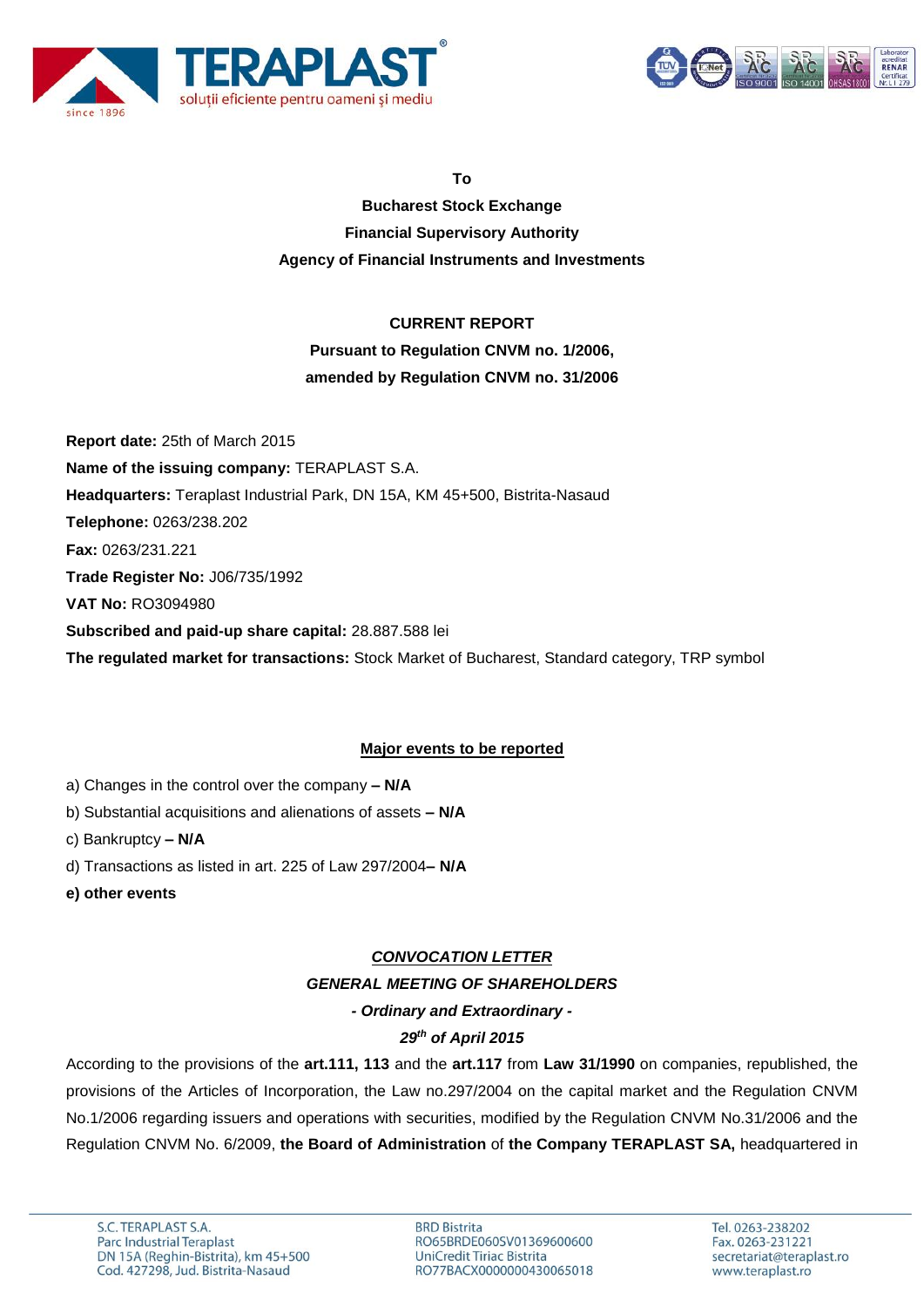



Teraplast Industrial Park, DN 15A, km 45+500, postal code 427298, Bistrita-Nasaud county, registered with the Trade Registry Office under No. J06/735/1992, VAT registration No. 309498, in the meeting from 25.03.2015 calls the **General Meeting of Shareholders - Ordinary and Extraordinary,** on **29th of April 2015,** which will hold its debates at the company's headquarters in Teraplast Industrial Park, DN 15A, km 45+500, postal code 427298, Bistrita-Nasaud county, starting at **16:00** for the Ordinary General Meeting, respectively at **16:30** for the Extraordinary General Meeting. All shareholders registered in the Shareholders' Registry by **18:00** at the end of **17th of April 2015**, set as reference date, are entitled to participate and vote.

### **I. The Ordinary General Meeting of Shareholders shall have the following**

### *AGENDA*

1. Presentation and submitting for approval the Report of the Board of Administration on the individual and consolidated financial situations for the 2014 financial year.

2. Presentation of the Report of the financial auditor S.C. ERNST & YOUNG ASSURANCE SERVICES S.R.L. on the individual and consolidated financial situations for the 2014 financial year.

3. Presentation and submitting for approval of the individual financial situations for the 2014 financial year, according to the Report of the Board of Administration and the Report of the Company's financial auditor.

4. Distribution of the net profit for the 2014 financial year according to legl provisions. The Board of Administration proposes that the net profit for the 2014 financial year to be distributed for the set up of legal reserve and the difference to be distributed as retained earnings.

5. Presentation and submitting for approval of the consolidated financial situations for the 2014 financial year, according to the Report of the Board of Administration and the Report of the Company's financial auditor.

6. Discharge of the Company's Board of Administration for the 2014 financial year.

7. Presentation and submitting for approval of the Budget of Revenues and Expenses for the 2015 financial year.

8. Presentation and submitting for approval of the Investment Program for the 2015 financial year.

9. Establishing the remuneration level of the members of the Board of Administration for 2015.

10. Establishing the registration date which serves to identify the shareholders who will be affected by the decisions adopted by the General Ordinary Meeting of Shareholders. The date proposed by the Board of Administration is 20th of May 2015.

11. Approval of the date of 19<sup>th</sup> May 2015 as **"ex date**", respectively the date previous to the registration date when the financial instruments, subject of the decision of the corporate bodies, are transacted without the rights resulting from such decision, pursuant to art. 2 letter f) of Regulation No. 6/2009 regarding the exercise of certain rights of the shareholders within the general assemblies of the trading companies, amended and completed by Regulation no. 13/2014 regarding the amendment and completion of certain regulations issued by the Security National Board (herein referred to as **Regulation CNVM No. 6/2009**).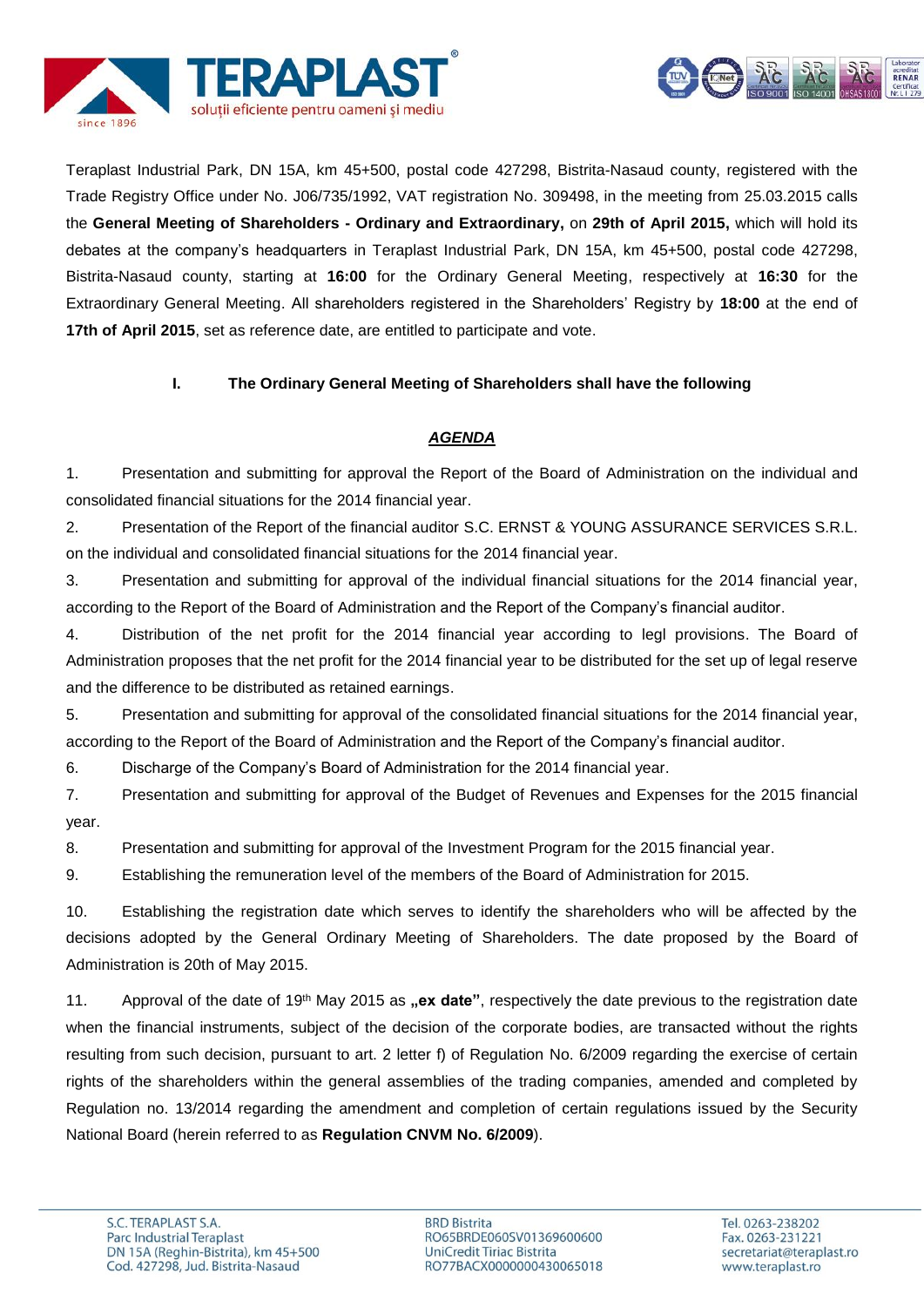



12. Mandating the Chairman of the Board of Directors to sign for and on behalf of all shareholders present at the assembly, the Decision of the Ordinary General Meeting of the Shareholders.

13. Mandating the legal adviser, Mrs. Kinga Vaida, identified by ID series X.B. no. 370326, issued by the Police Department of Bistrita on 26.06.2012, to register the Decision of the Ordinary General Meeting of the Shareholders at the Trade Register of Bistrita-Nasaud Law Court and to publish such decision in the Official Gazette of Romania, Part 4.

#### **II. The General Extraordinary Meeting of Shareholders shall have the following:**

#### *AGENDA:*

1. Approval of the maximum limit of indebtedness that the company can contract in the 2015 financial year and the approval of the warranty of credit and/or leasing contracts which are going to be accessed within the limit established, with security interest in real estate/pledge, assignments of current and future receivables rights, assignments related to current and future cash, resulting from current accounts and assignments of rights resulted from the insurance policies. The proposal of the Board of Administration is that this limit of indebtedness to reach the total value of 68.000.000 lei.

2. Assigning the Board of Administration that, up to the maximum limit of indebtedness approved, it should accomplish, in the name of and for the Company, all the actions and steps necessary or useful in order to fulfill those approved at point 1 from the present decision. In this regard, the Board of Administration shall issue decisions on: accessing some bank credits, concluding some credit/leasing contracts, extending the bank credit/leasing contracts accessed, establishing the warranty structure for the credit/ leasing contracts accessed/extended, restructure/reschedule of the credits granted, change of structure of the warranties of the existing credits in balance, empowering the persons who will sign in the name of and for the Company TERAPLAST S.A. the credit contracts/ leasing contracts /warranty contracts /additional acts to the credit/leasing contracts, as well as any other documents or instruments which are accessory, related to or to which reference is made in the credit/leasing contracts, warranty contracts or any other documents as well as to sign any other application forms, requests which might be necessary or useful regarding these bank transactions

3. Establishing the registration date which serves to identify the shareholders who will be affected by the decisions adopted by the Extraordinary General Meeting of Shareholders. The date proposed by the Board of Administration is 20<sup>th</sup> of May 2015.

4. Approval of the date of 19<sup>th</sup> May 2015 as **"ex date**", respectively the date previous to the registration date when the financial instruments, subject of the decision of the corporate bodies, are transacted without the rights resulting from such decision, pursuant to art. 2 letter f) of Regulation No. 6/2009 regarding the exercise of certain rights of the shareholders within the general assemblies of the trading companies, amended and completed by Regulation no. 13/2014 regarding the amendment and completion of certain regulations issued by the Security National Board (herein referred to as **Regulation CNVM No. 6/2009**).

**BRD Bistrita** RO65BRDE060SV01369600600 UniCredit Tiriac Bistrita RO77BACX0000000430065018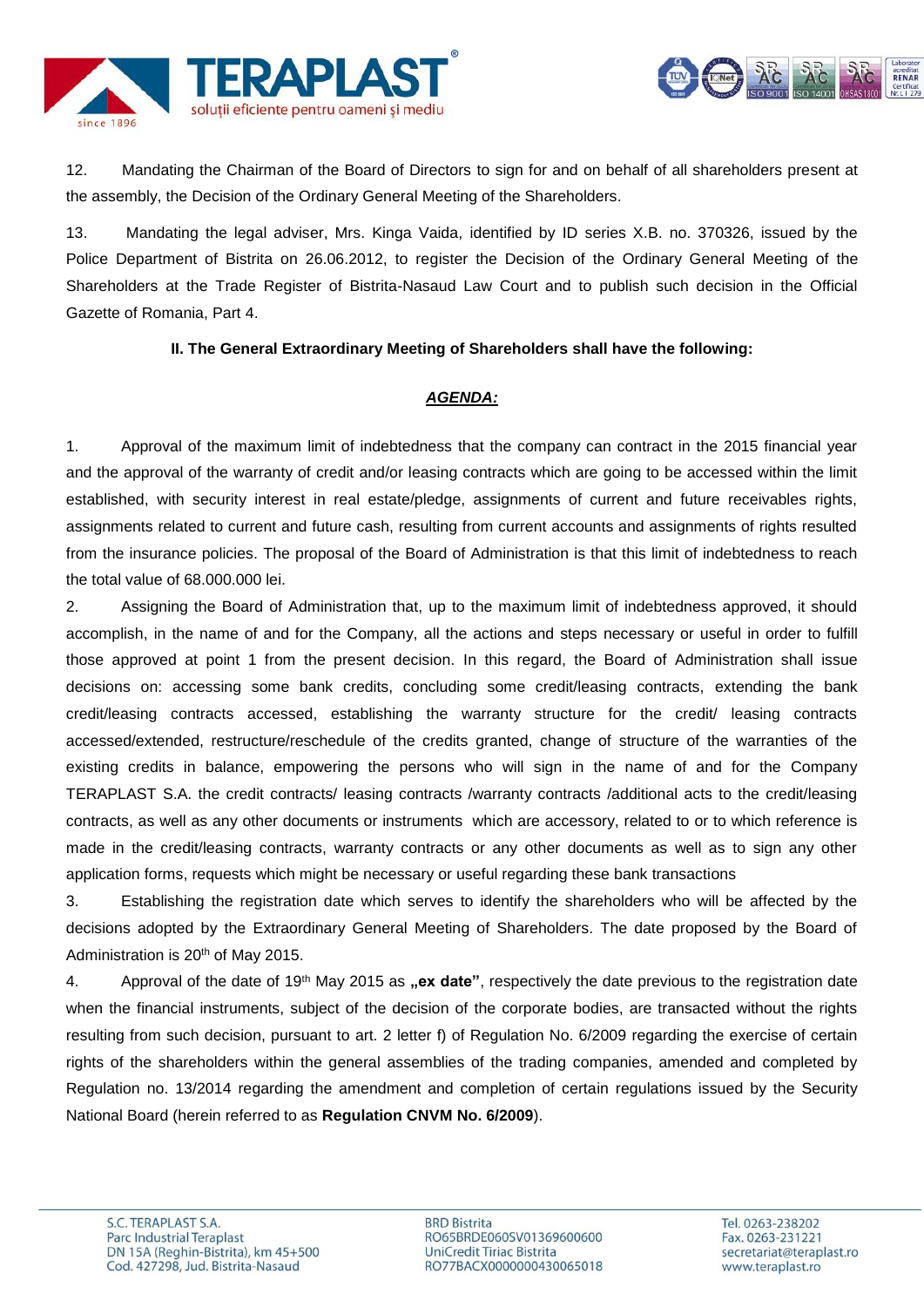



5. Mandating the Chairman of the Board of Directors to sign for and on behalf of all shareholders present at the assembly, the Decision of the Extraordinary General Meeting of the Shareholders.

6. Mandating the legal adviser, Mrs. Kinga Vaida, identified by ID series X.B. no. 370326, issued by the Police Department of Bistrita on 26.06.2012, to register the Decision of the Extraordinary General Assembly of the Shareholders at the Trade Register of Bistrita-Nasaud Law Court and to publish such decision in the Official Gazette of Romania, Part 4.

(1) One or more shareholders representing, individually or together, at least 5% from the company capital, have the right (i) to introduce items on the agenda of the General Meeting of Shareholders, on condition that each item be accompanied by an explanation or a draft decision proposed to be adopted by the General Meeting of Shareholders; (ii) to present decision drafts for the items included or proposed to be included on the agenda of the General Meeting.

(2) The rights stated at paragraph (1) can be exercised only in writing, and the documents will be submitted in a closed envelope at the company's headquarters from Industrial Park Teraplast, DN 15A, km 45+500, postal code 427298, Bistrita-Nasaud county, by clearly mentioning on the envelope in capital letters "FOR GENERAL MEETING OF SHAREHOLDERS from 29 / 30.04.2015, or sent by courier or by electronic means with the extended electronic signature attached, to the e-mail address, [secretariat@teraplast.ro.](mailto:secretariat@teraplast.ro)

**(3)** The shareholders can exercise their rights stated at paragraph (1) letter (i) and (ii) within 15 days from the date of publishing the present convocation letter, respectively by **11th of April 2015** at the latest. Each shareholder has the right to ask questions on the items from the agenda of the General Meeting of Shareholders, and the company will answer the questions asked by the shareholders during the Meeting. The questions will be submitted in a closed envelope at the company's headquarters from Teraplast Industrial Park, DN 15A, km 45+500, postal code 427298, Bistrita-Nasaud county, by clearly mentioning on the envelope in capital letters "FOR GENERAL MEETING OF SHAREHOLDERS from 29 / 30.04.2015, or sent by courier or by electronic means with the extended electronic signature attached, to the e-mail address, [secretariat@teraplast.ro,](mailto:secretariat@teraplast.ro) by **28 April 2015** including.

*The shareholders* can participate in person or they can be represented in the General Meeting of Shareholders either by their legal representatives or by other representatives who were given a special power of attorney, according to the conditions of the art.243 from the Law no.297/2004 on the capital market. The shareholders' access is allowed with the simple proof of their identity, with their ID - for the individual shareholders or in the case of legal entities and legal representatives of the individual shareholders - with a special proxy given to the individual who represents them.

Shareholders may grant a proxy (power of attorney) generally valid for a period not exceeding three years, allowing the designated representative to vote on all issues under discussion in the general meetings of shareholders of the Company, provided that the proxy (power of attorney) to be given by the shareholder, as a client, to an intermediary defined in Art. 2 para. (1) Section 14 of Law no. 297/2004 on the capital market or to a lawyer.

**BRD Bistrita** RO65BRDE060SV01369600600 UniCredit Tiriac Bistrita RO77BACX0000000430065018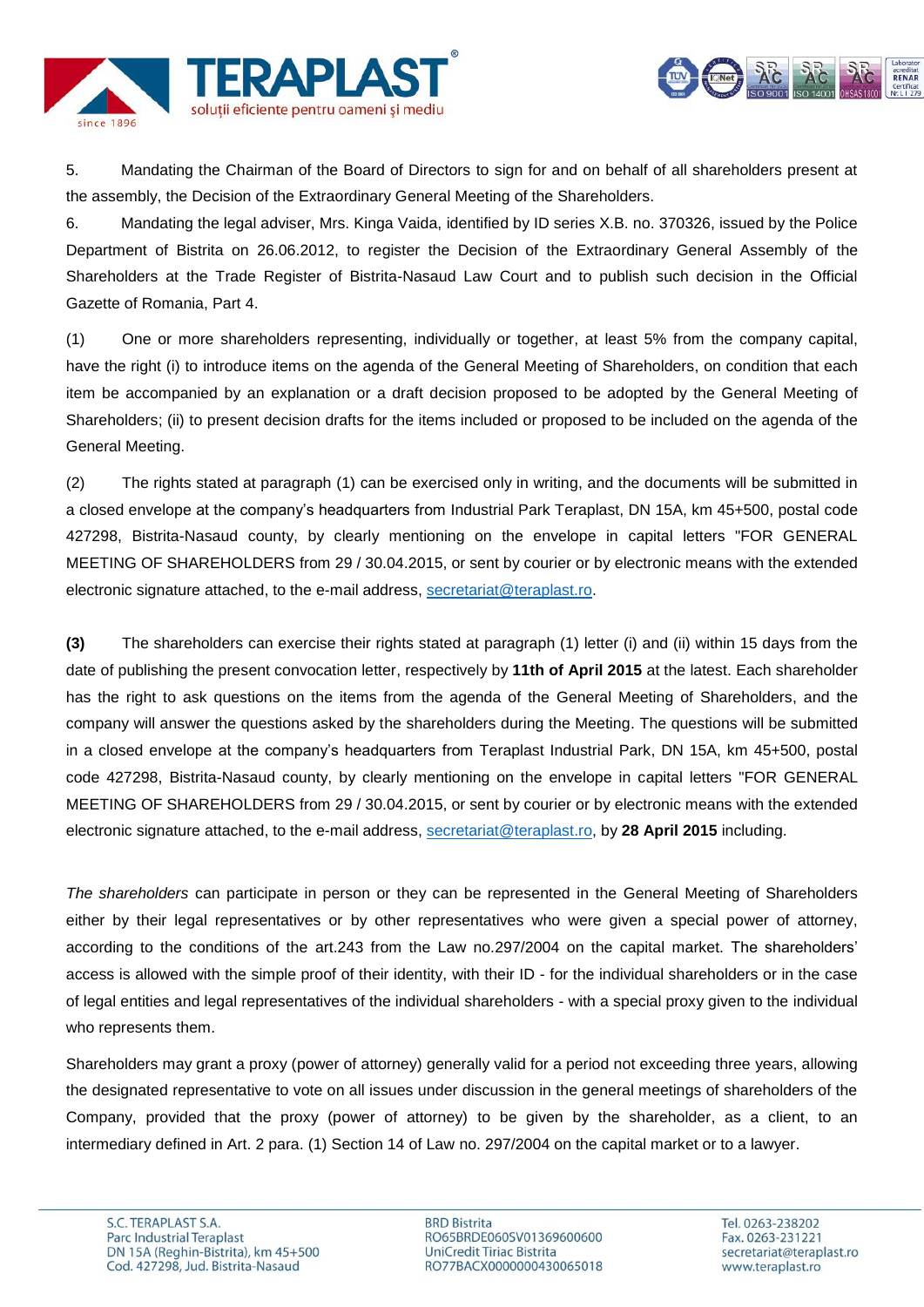



Shareholders may not be represented in the general meeting of the shareholders on the basis of a general proxy (power of attorney), by a person who is in a situation of conflict of interest, in accordance with Art. 243 paragraph 6 ind. 4 of Law no. 297/2004 regarding the capital market, text introduced by GEO no. 90/2004 amending and supplementing Law no. 297/2004 on the capital market.

General Proxies (powers of attorney) shall be submitted to the Company at least 48 hours before the general meeting, until 27 April 2015 16:00 for the Ordinary Meeting; 16:30 respectively for the Extraordinary Meeting, in copies, and should include statements of compliance with the original, under the representative's signature.

The quality of legal representative is proven by an excerpt issued by the Registry of Commerce, or any other document, issued by a competent authority from the state where the shareholder is legally incorporated, which certifies the position of legal representative, in original or certified copy. The documents which certify the position of legal representative of the legal person shareholder shall be issued 3 months at the latest before the date of publication of the convocation letter.

The quality of legal representative is stated based on the list of shareholders of the Company from the date of reference, received from the Central Depository SA. However, if the shareholder has not informed on time the Central Depository, in connection with legal representative, or this information is not mentioned in the list of BVB shareholders at the reference date, received from the Central Depository, the certificate of incumbency / similar documents, mentioned above must demonstrate the legal representative of the shareholder.

Documents certifying the quality of a legal representative elaborated in a foreign language other than English must be accompanied by a translation made by a certified translator, into Romanian or English.

The above requirements apply correspondingly also to prove the quality of a legal representative of the shareholder who proposes the introduction of new points on the agenda of the general meeting of shareholders or who asks the issuer questions regarding points from the agenda of the general meeting of shareholders.

According to art. 14 para. 4) of Regulation No. 6/2009, a shareholder may appoint only one person to represent him at a certain general meeting. However, if a shareholder holds shares of a company in several securities accounts, this restriction will not prevent him to appoint a separate representative for the shares held in each securities account with respect to a certain general meeting. This provision shall not affect the provisions of par. (5) art. 14 of Regulation no. 6/2009.

According to art. 14 para. 4, ind. 1 of Regulation No. 6/2009, a shareholder may appoint by power of attorney one or more alternate representatives to assure representation in the general meeting, if the representative appointed under par. (4) is not able to fulfill its mandate. If the power of attorney designates several alternate representative will be determine the order in which they exercise their mandate.

The shareholders can also vote the items from the agenda by mail, the voting form, filled in and signed accordingly, shall be sent in a closed envelope to the company's headquarters from Teraplast Industrial Park DN 15A, km 45+500, postal code 427298, Bistrita-Nasaud county, by clearly mentioning on the envelope in capital letters "FOR GENERAL MEETING OF SHAREHOLDERS from 29 / 30.04.2015, and it must arrive at the company's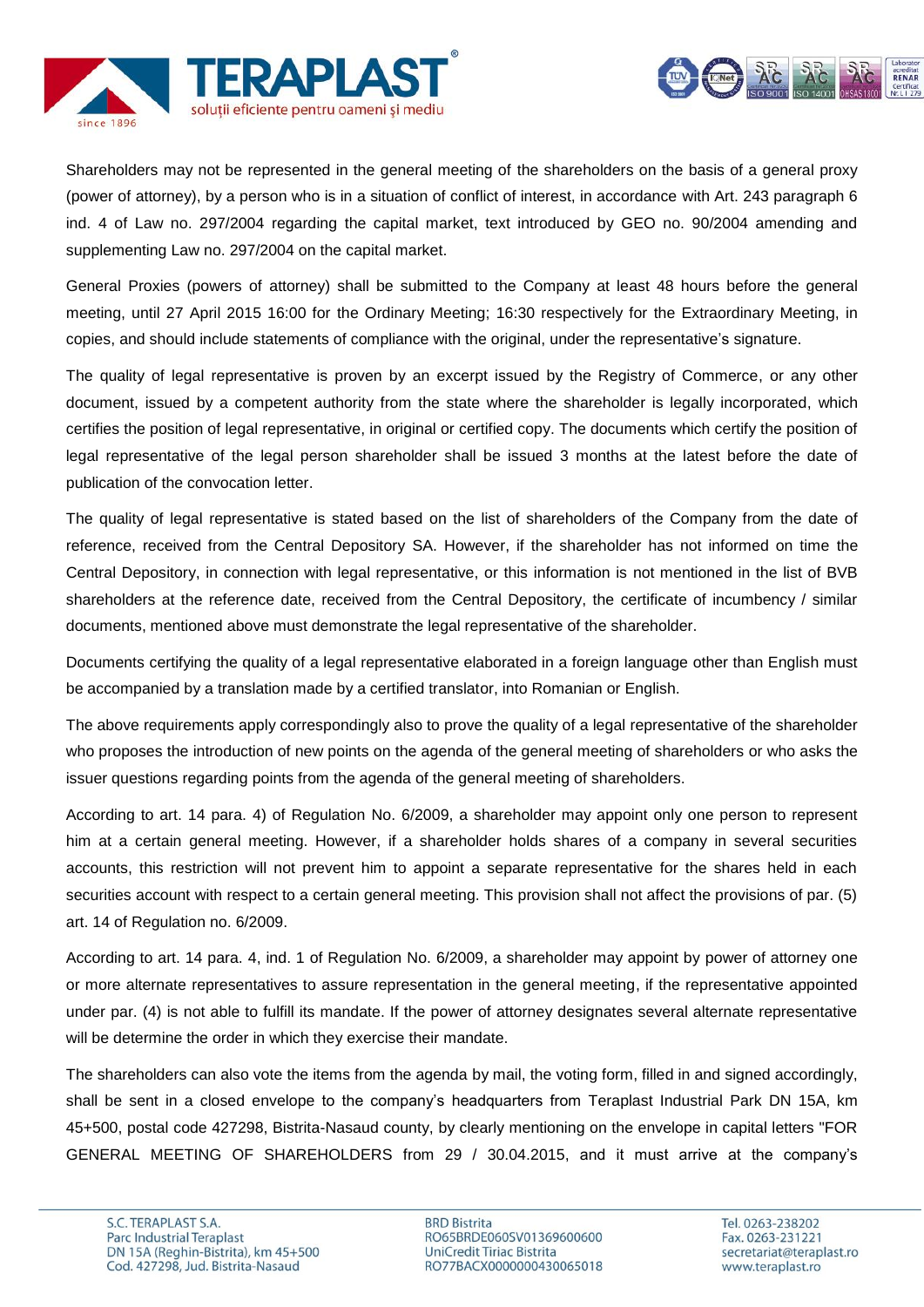



headquarters by latest **27th April 2015** at 16:00 for the Ordinary Meeting., respectively at 16:30 for the Extraordinary Meeting".

According to Article 18 para. (3) of Regulation No. 6/2009, in case the shareholder who has voted by mail to attends the general meeting in person or by representatives, the vote by mail for that general meeting will be canceled. In this case, only the vote expressed in person or by proxy will be taken into consideration.

The special power of attorney forms which will be used for the vote by representation, as well as the forms used for the vote by mail will be made available to the shareholders both in Romanian and in English, at the company's headquarters from Teraplast Industrial Park, DN 15A, km 45+500, postal code 427298, during working days, between **08.00 – 16.30** and on the company's webpage: [www.teraplast.ro,](http://www.teraplast.ro/) Category « Shareholders », Section « A.G.A Proxies», starting with **27th of March 2015.**

The special power of attorney forms and the voting forms by mail shall be submitted in original, either in Romanian, or English at the company's headquarters from Teraplast Industrial Park, DN 15A, km 45+500, postal code 427298, Bistrita-Nasaud county, by **27th of April 2015** , 16:00 hours for the Ordinary Meeting., respectively at 16:30 for the Extraordinary Meeting, by clearly mentioning on the envelope in capital letters "FOR GENERAL MEETING OF SHAREHOLDERS from 29 / 30.04.2015 "PENTRU ADUNAREA GENERALA A ACTIONARILOR DIN DATA DE 29/30.04.2015". One copy will be given to the representative, one will remain at the company and the third copy will be kept by the shareholder.

The shareholders can also appoint their representative by electronic means, the notification of the assignment by electronic means can be made at the e-mail address [secretariat@teraplast.ro,](mailto:secretariat@teraplast.ro) with their extended electronic signature attached.

The documents and information materials as well as the decision drafts on the problems from the agenda of the General Meeting of Shareholders will be available to the shareholders, both in English and Romanian, at the company's headquarters from Teraplast Industrial Park, DN 15A, km 45+500, postal code 427298, Bistrita-Nasaud county, during working days, between **08:00 – 16:30** and on the company's webpage : [www.teraplast.ro,](http://www.teraplast.ro/) Category « Investor relations », Section «Information for shareholders»., starting with **27th of March 2015.**

If the valid conditions on the first call are not fulfilled, the following General Meeting of Shareholders is called for **30th of April 2015,** by maintaining the agenda, the hour and the place.

For additional information please contact us at the phone number 0752-101.639, e-mail: [anca.rif@teraplast.ro,](mailto:anca.rif@teraplast.ro) please contact Anca Rif - Manager of Communication & Investor Relations.

**Chairman of the Board of Administration Legal adviser Dorel Goia Kinga Vaida**